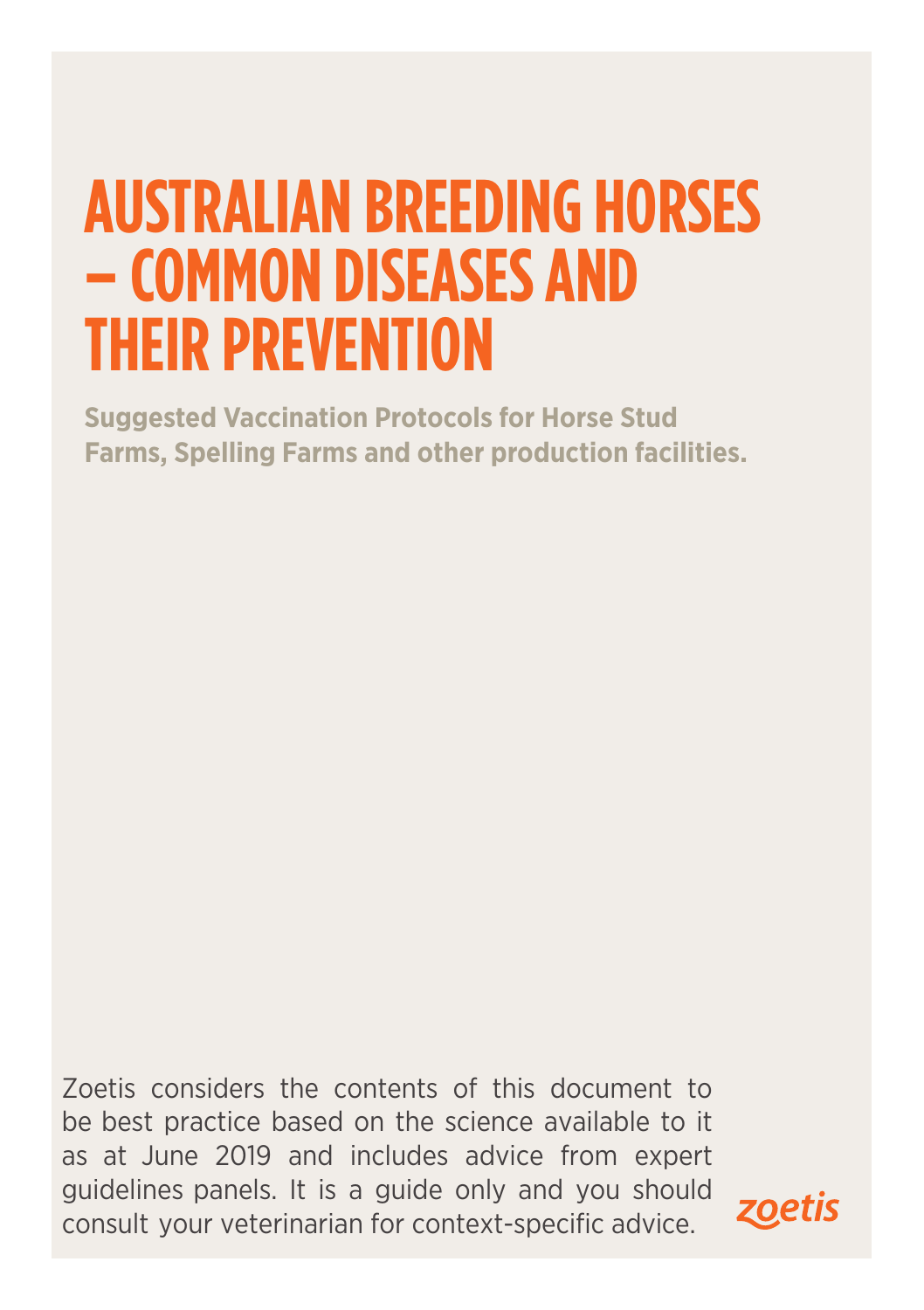

## **VACCINATION PROTOCOL FOR STUDS**

Vaccination, being the cornerstone of disease management for humans and horses, is of particular importance at breeding facilities. The aim of vaccination is to prevent or minimise disease, and therefore to minimise production losses. Neonatal losses can be a significant issue for any breeding establishment, with infectious disease playing a major role in neonatal mortality. Prevention therefore, may be the best choice for decreasing these losses.<sup>1</sup>

Foals are born with very few antibodies. They rely almost entirely upon the maternal antibodies that are passed from the mare via the colostrum for defence against infection. Maternal antibodies don't last forever, and must be replaced by the foal's own antibodies, either generated from natural infection (not an ideal option), or vaccination. For this reason, it is imperative that any disease prevention program include a comprehensive vaccination program.2

The primary aim of any vaccination program is to protect the most susceptible members of the population (in this case foals) - so particular attention must be paid to vaccinations for pregnant mares, and also vaccination of any horse in contact with foals, including nanny mares. Keeping pregnant mares up to date with vaccines helps ensure optimal colostral transfer of maternal antibodies. Foals can receive their own vaccines from as early as 3 months of age.<sup>3,4</sup>

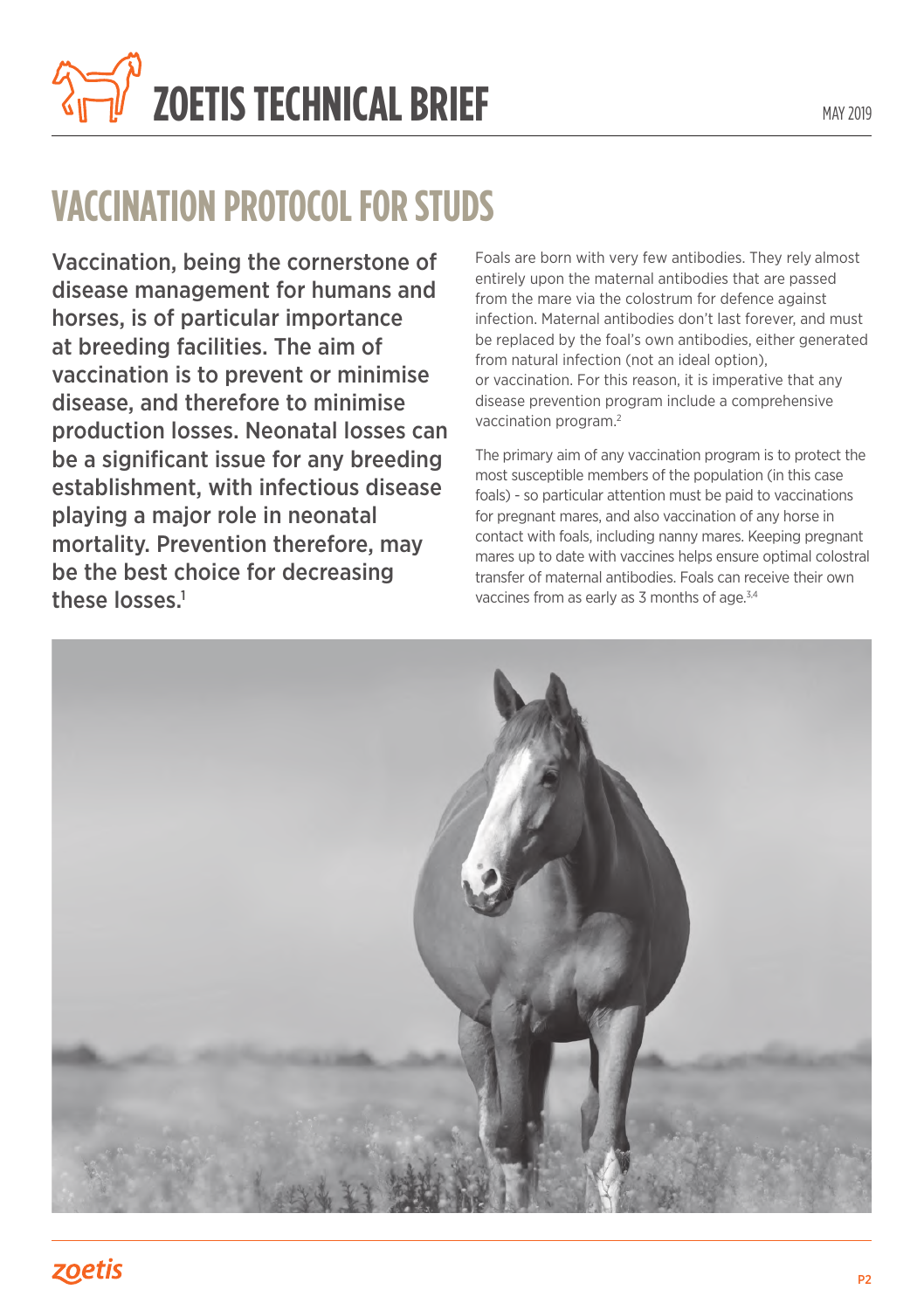

## **DISEASES**

## **TETANUS**

**Tetanus is an often-fatal disease** caused by a neurotoxin produced by the bacterial organism *Clostridium tetani*, which is found in soil and manure. Horses are particularly susceptible to this disease, and the bacteria can form dormant spores which survive in the environment for many years. These spores enter the horse's body via puncture wounds. The spores then re-activate and multiply if there is a lack of oxygen, which is favourable to bacterial growth. The toxin produced results in the characteristic spastic muscle paralysis that is fatal in up to 80% of cases.<sup>5</sup>

All horses are at risk of tetanus, since the dangerous bacterial spores live in the same environment as the horses.<sup>5</sup>

Foals without maternal antibodies and post-partum mares not recently vaccinated may be at particular risk.<sup>6</sup>

It is recommended that all horses be vaccinated for tetanus annually using either Equivac® 2in1 (covering Tetanus and Strangles) or Equivac® T. 4

#### THE FOLLOWING ARE BROAD RECOMMENDATIONS FOR TETANUS VACCINCATIONS: 3,4

#### • Pregnant Mares

– Vaccinate with a booster a month prior to foaling (assuming a previous primary course of 2 doses 4 weeks apart has been given)

#### • All other adult horses on breeding farms

– Annual boosters (assuming a previous primary course of 2 doses 4 weeks apart has been given)

#### • Foals

– Primary course of 2 injections 4 weeks apart beginning from 3 months of age, followed by annual boosters

## **STRANGLES**

#### **Strangles is a highly contagious respiratory disease**

of horses caused by the bacteria *Streptococcus equi*. The disease can be easily spread by direct horse to horse contact, shared watering sites, sharing of grooming tools or feed buckets, and even via the hands or clothes of people handling the horses. A frustrating feature of S.equi is its ability to hide away in the guttural pouches of horses after they have recovered and create a persistent carrier state. These carriers look healthy, but intermittently shed the bacteria, infecting susceptible horses and triggering new outbreaks. Around one in 10 horses that recover from strangles become carriers, therefore identification and treatment of carriers is important to eliminate ongoing outbreaks of disease.<sup>7,8</sup>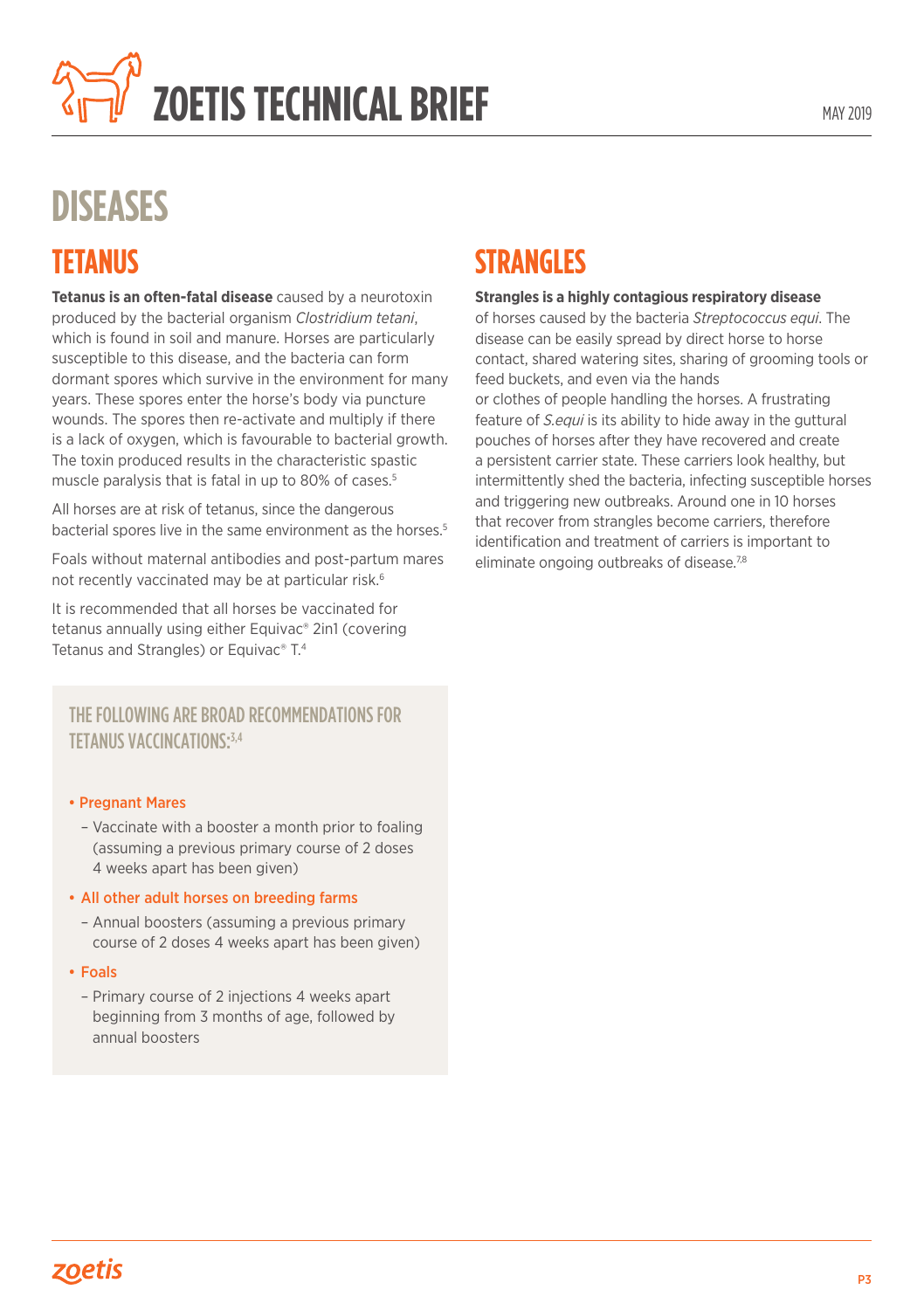

Outbreaks of strangles on stud farms may be costly – foals that have had strangles can have delayed growth rates, ill-thrift, and lasting effects on the respiratory system, and perhaps generate less revenue in the sales ring. The veterinary costs and nursing time required to manage a strangles outbreak on stud can be considerable and also lead to reduced profit.<sup>9</sup>

Early detection of the illness in an individual allows for quarantine and isolation procedures to be enacted quickly. The incubation period ranges from 3 – 14 days, and horses will generally develop a fever a couple of days prior to more obvious clinical signs such as lymph node enlargement.7

It is important that farms have a clear strategy around strangles, including separation of sick horses and elimination of any shared feed, grooming or watering tools, vehicles and staff. Staff should be instructed in good biosecurity and hygeine, and in the case of staff that will handle both healthy and sick animals a clear instruction should be given that healthy horses must all be tended to before entering the sick horse area in order to limit the spread of the infection.<sup>7</sup>

In the event of an outbreak horses should be segregated into three groups using the traffic light system and held as far apart as possible. Groups should be: Red; sick, Green; no known contact with sick animals and Amber; known contact with sick animals but no clinical signs of illness yet detected. These groups should be well separated, but with the ability to move horses from group to group if their status changes.<sup>7</sup>

Red group horses should be treated by a vet, and not vaccinated for at least 12 months post-recovery.

Green group horses should commence vaccination immediately.

Amber group horses should be observed for 7-10 days and vaccination commenced if a temperature does not develop in this time, or alternatively treated as sick and moved to the red group if a temperature develops. Any horse undergoing a vaccination program that is moved to the red group should have further vaccinations suspended for at least 12 months post-recovery.10

To help prevent strangles outbreaks, it is suggested that all horses be vaccinated using either Equivac® S or Equivac® 2in1. It is not claimed that strangles vaccination will completely eliminate the risk of infection, but rather that it will reduce the incidence and severity of cases. The objective of vaccination is to maintain a high level of antibodies to strangles in the blood of all horses on the farm, with a view to preventing an outbreak, or minimising the impact of an outbreak. Good infection control of the disease can be achieved this way, but good infection control procedures and good farm biosecurity are critical elements in strangles prevention and management.<sup>11</sup>

#### THE FOLLOWING ARE GENERAL RECOMMENDATIONS FOR STRANGLES VACCINATIONS : 4,10

#### • Pregnant Mares

– Vaccinate with Equivac S or Equivac 2in1 a month prior to foaling in addition to regular 6 monthly boosters with Equivac S or Equivac 2in1.

#### • All other adult horses on breeding farms

- Regular 6 monthly boosters with Equivac S or Equivac 2in1, assuming a previous primary course of 3 doses at least 2 weeks apart has been previously given.
- Foals
	- Primary course of 3 doses of either Equivac S or Equivac 2in1 at least 2 weeks apart beginning from 3 months of age, followed by regular 6 monthly boosters.
- Training facilities, racehorses in training, spelling farms and show/performance facilities are considered high risk for transmission of strangles and should receive regular 6 monthly boosters with either Equivac S or Equivac 2in1 (assuming a previous primary course of 3 doses at least 2 weeks apart has been given).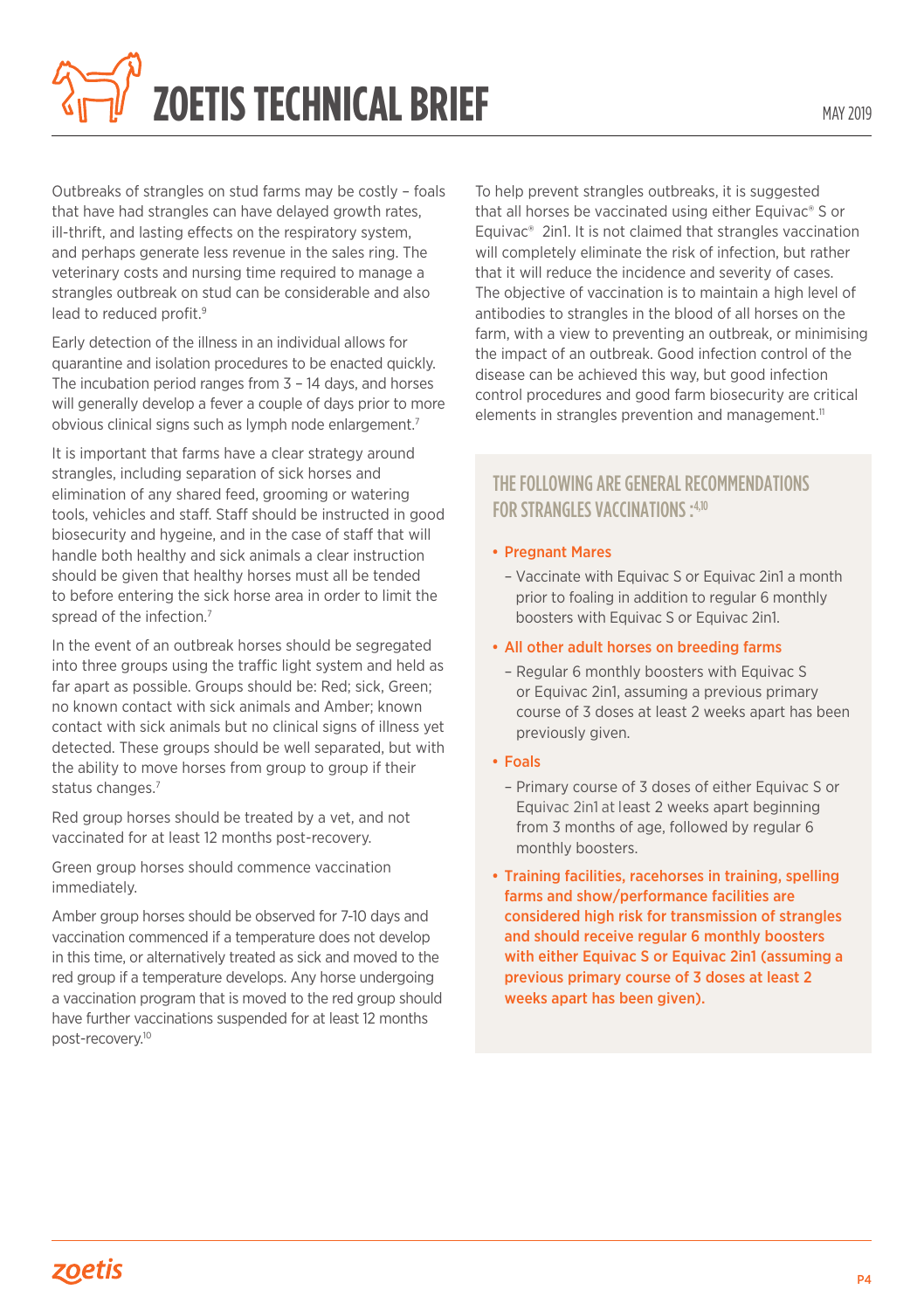

## **EQUINE HERPES VIRUS**

**Equine Herpes Virus 1 (EHV-1) causes respiratory disease, abortion and neurological disease** in horses and is a significant problem in horse industries around the world. EHV-4 causes predominantly respiratory disease and is even more common than EHV-1. Once infected with EHV, a horse becomes a lifelong carrier of the virus which may then reactivate and be shed during periods of stress. A feature of EHV-related abortion is the so-called 'abortion storm', where an EHV-related abortion in a single mare may be followed a couple of weeks later by abortions in multiple other mares on the farm if strict biosecurity practices are not followed.12

Since 1997, EHV-1 disease in Australia has been managed by a combination of vaccination programs and management practices in an attempt to reduce the risk of EHV-1 abortion storms.12

#### Factors identified as being associated with EHV-1 abortion include:<sup>12</sup>

- Stress factors, such as the following
	- Transporting mares late in gestation
	- Mixing groups of pregnant mares late in gestation
	- Co-mingling pregnant mares with barren mares and young horses (weanlings/yearlings etc)
- Failing to follow strict biosecurity and hygiene protocols following an initial EHV-1 abortion case
- Mares purchased pregnant and unvaccinated

#### Route of Infection:12

Susceptible mares may inhale or ingest EHV-1 virus from the following sources:

- Aerosols, fluids or foetal matter from an aborted foetus or the affected mare
- Young horses with 'colds'
- Clinically healthy carrier horses
- Pasture, feed bins, water troughs, halters, rugs, bedding, floats and staff clothing that have been in contact with affected horses

After an abortion, mares clear the virus from their reproductive tracts within a few days, but can shed virus from their respiratory tract for up to 14 days.<sup>12</sup>

The virus may remain infective in the environment and on horse hair for up to 6 weeks in cool, moist conditions.<sup>12</sup>

Studs should have an EHV policy in place for visiting mares. It is recommended that vaccination status be checked and verified. Treating veterinarians should be able to confirm when vaccination has occurred, as vaccination is available only via veterinarians.

#### Vaccination:

Horses in Australia may be vaccinated against EHV-1 and EHV-4 with Duvaxyn® EHV1,4 to help protect against respiratory disease and abortion. Due to the endemic nature of the disease in Australia's breeding and racing industries, it is recommended that all competitive and breeding horses be vaccinated against EHV.4

The intent of vaccinating pregnant mares is to help protect against abortion storms, and to reduce possible economic impacts.

A program of vaccination should encompass the following groups of stock and the following protocols are recommended when using Duvaxyn EHV 1,4:4,13,14

- Pregnant Mares
	- Vaccinate in the 5th, 7th and 9th months of pregnancy (assuming a primary course of 2 doses a month apart has previously been completed)
- All other adult horses on breeding farms
	- Regular 6 monthly booster vaccinations (assuming a primary course of 2 doses a month apart has previously been completed)
- Foals
	- Primary course of 2 doses 4 weeks apart beginning from 3-5 months of age, followed by regular 6 monthly boosters
- Breakers, racehorses in training, spelling farms and show/performance facilities are considered high risk for the respiratory form of the disease
	- Regular 6 monthly boosters (assuming a primary course of 2 doses 4 weeks apart has previously been completed)

During an outbreak, the movement of horses on and off your farm may be restricted. This will include the movement of horses to other farms to be covered by stallions or for foaling and the movement of horses for sales. Talk to your veterinarian about how best to protect your horses.<sup>12</sup>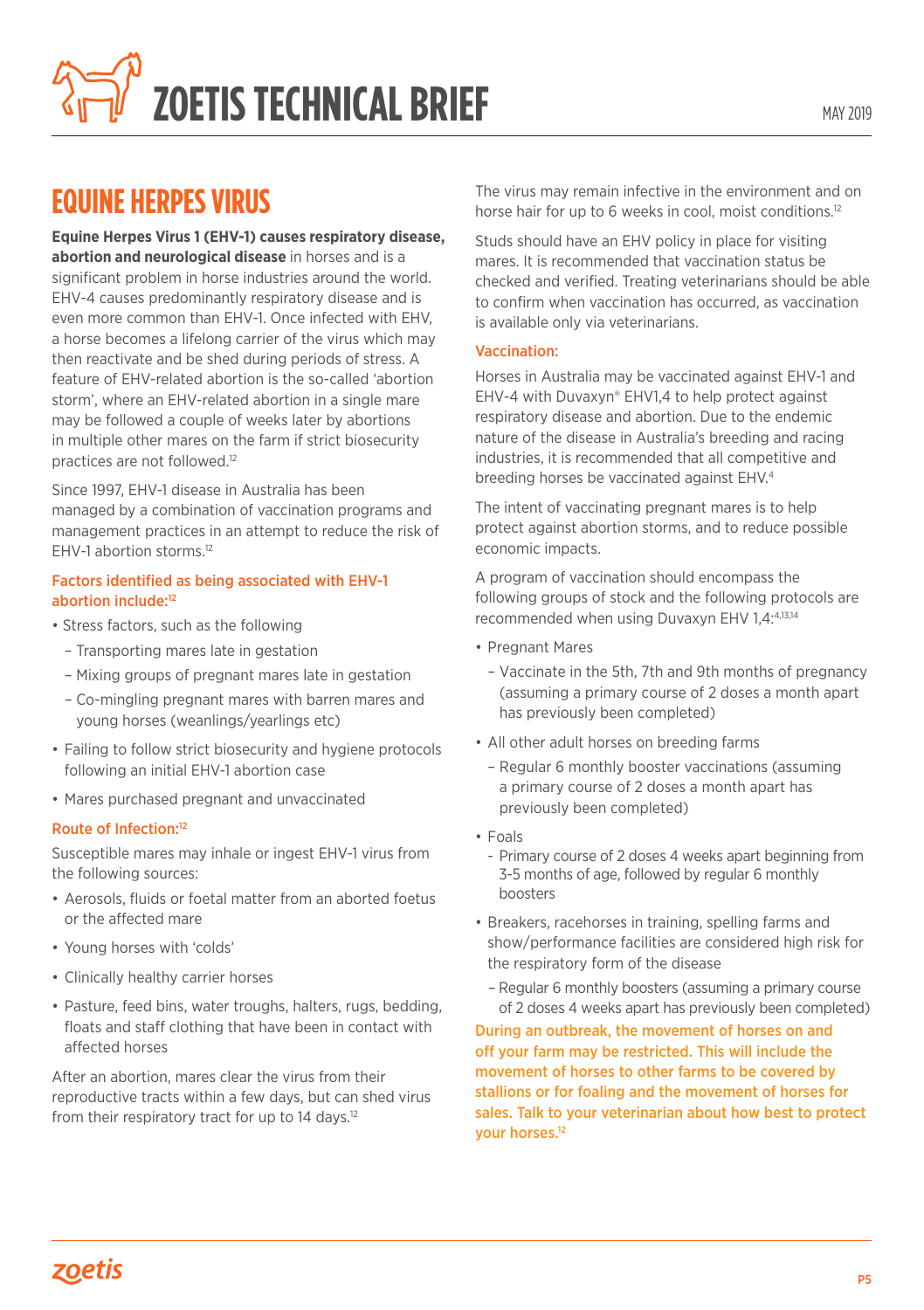

## **ROTAVIRUS**

**Rotavirus is a major cause of foal diarrhoea,** estimated to occupy between 20% and 77% of clinical cases and be endemic in horse populations world-wide. With up to 70% of foals having an episode of diarrhoea before weaning, it is a costly and labour-intensive disease to manage. Young foals are highly susceptible to infection with rotavirus and develop a malabsorptive watery diarrhoea which can lead to severe dehydration and rarely, death.<sup>4,15</sup>

Vaccination of pregnant mares has been shown to decrease the incidence and severity of foal diarrhoea cases on farms. Mares should be vaccinated in the 8th , 9th and 10th months of their first gestation and then, as a minimum, in the 10th month of each future pregnancy.4

Implementation of a rotavirus vaccination program makes an important contribution to effectively managing diarrhoea in foals. Foals from vaccinated mares may be spared the growth rate check that commonly occurs with rotavirus infection, and additionally there can be a significant reduction in associated costs of disease management.<sup>16,17</sup>

Strict biosecurity, together with good management and handling practices, can reduce the incidence of foal gastrointestinal upsets, and any mare owner considering breeding should implement both a vaccination and management protocol with the assistance of their veterinarian or stud farm.4

It is recommended that any mare moving into a high risk situation (high number of horses, highly transient population of horses or staff) should be vaccinated while pregnant to provide protection to their foal.<sup>17</sup>

#### A PROGRAM OF VACCINATION SHOULD ENCOMPASS THE FOLLOWING GROUPS OF STOCK AND THE FOLLOWING PROTOCOLS ARE RECOMMENDED WHEN USING DUVAXYN® R:<sup>18</sup>

#### • Pregnant Mares

– Vaccinate in the 8th, 9th and 10th months of their first pregnancy and then as a minimum in the 10th month of each subsequent pregnancy.

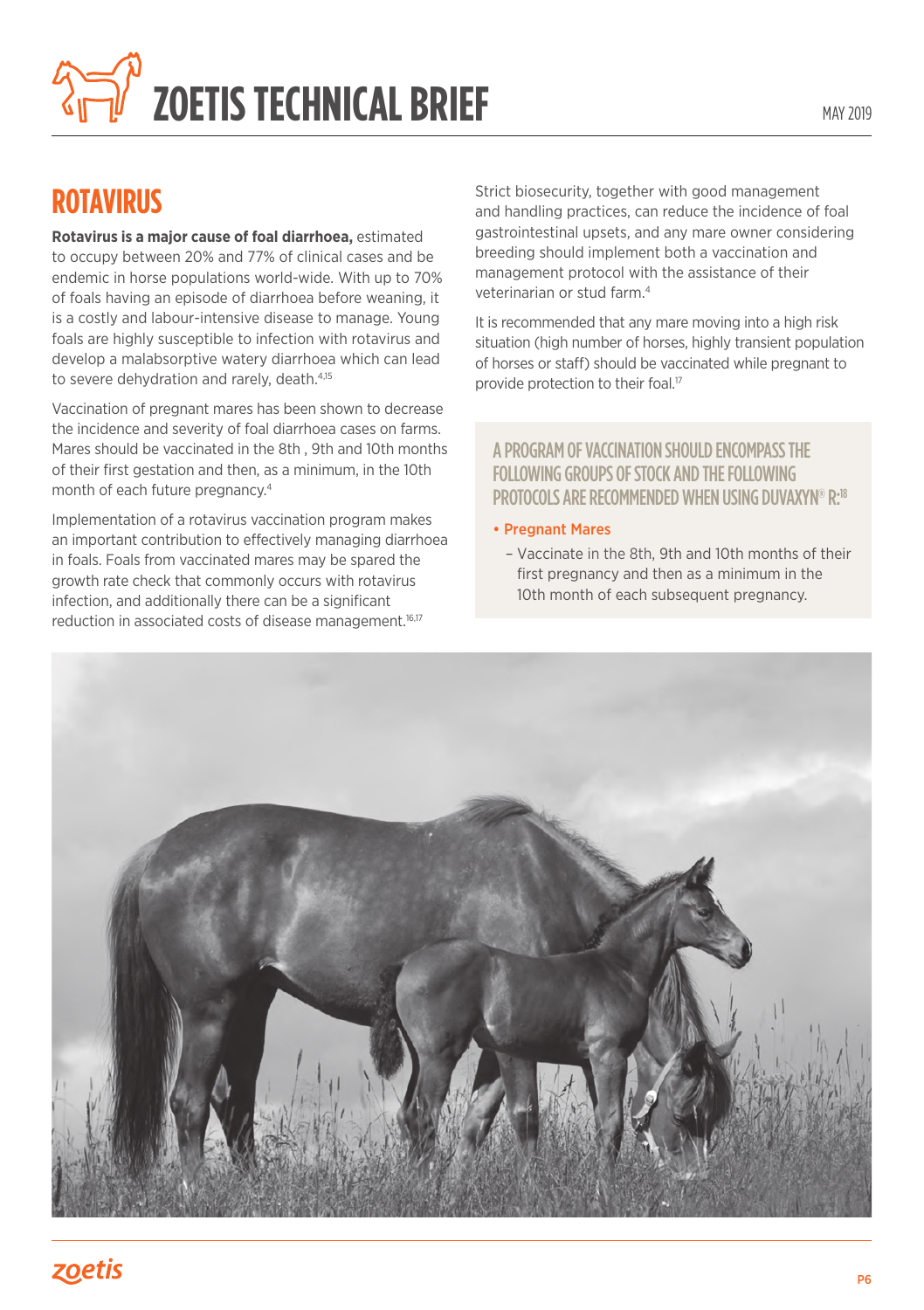

### **SALMONELLA**

#### **Salmonella infections are a potential diagnosis for**

**diarrhoea** in horses and many other species. Clinical signs can range from virtually none (subclinical carrier), to acute severe diarrhoea with fever, colic, sepsis, laminitis and even death. Joint or bone infections are also common.19

It is important to note that salmonella infection is zoonotic – in other words it can be transferred to humans and is therefore an occupational health and safety issue.19

Horses of all ages can be infected by the bacteria, however, salmonella infections are most severe in newborn foals, with the bacterium causing septicaemia, haemorrhagic diarrhoea, septic arthritis, meningitis and pneumonia. Maternal antibodies may play a role in protecting young foals. Husbandry and environmental stressors play a large role in determining the susceptibility of animals and the severity of the disease.<sup>19</sup>

Risk factors for salmonella infection include antibacterial administration, feed changes, concurrent illness, overcrowding, overgrazing, poor pasture management (fecal build-up), hospitalization, gastrointestinal disturbances, colic, other illnesses, transportation, and environmental stressors such hot weather. 19

Transmission occurs via faecal-oral spread, often via ingestion of contaminated pasture, roughage, feed or water, contaminated equipment or people, and can be complicated by intermittent shedding by subclinical carrier horses or recovered horses, which can shed for up to 30 days.19

Salmonella bacteria are hardy and can survive in adverse environmental conditions and temperatures ranging from 7-45 degrees Celcius. Viable bacteria have been found in contaminated soil for 300 days, water for up to 9 months and dried faeces for up to 30 months. 19

Salmonella vaccination with Equivac EST is approved for mares and foals as an aid in the control of diseases caused by Salmonella typhimurium. Foals should receive sufficient maternal antibodies to last until four months of age, when they may receive their own vaccines.<sup>20</sup>

#### A PROGRAM OF VACCINATION SHOULD ENCOMPASS THE FOLLOWING GROUPS OF STOCK AND THE FOLLOWING PROTOCOLS ARE RECOMMENDED WHEN USING EQUIVAC<sup>®</sup> EST: <sup>20</sup>

- Vaccinated Pregnant Mares
	- Booster vaccination 6 weeks before foaling
- Pregnant mares and other adult stock (except stallions\*) not previously vaccinated
- Primary course of 2 doses 4 weeks apart, followed by annual boosters. If pregnant, a booster administered no later than 6 weeks before foaling
- Empty mares with no vaccination history
	- Primary course of 2 doses 4 weeks apart anytime followed by annual boosters
- Foals
	- Primary course of 2 injections 4 weeks apart beginning from 4 months of age, followed by a 6 month booster, then annual booster vaccination
- Equivac EST must be given by deep intramuscular injection, preferably in the RUMP
	- Equivac EST is contraindicated for stallions and horses in training.

## **HENDRA VIRUS**

#### **The Hendra virus causes a potentially deadly viral disease** that can spread from horses to horses and horses

to humans. It has only ever been reported in Australia. Bats with antibodies to the virus have been found in all mainland states of Australia, however infected horses have only been detected in NSW and QLD to date.<sup>21,22,23</sup>

Fruit bats are the natural hosts of the Hendra virus and the virus is most likely transmitted from fruit bat to horse via the ingestion of bat urine. Hendra virus can then be spread from horse to horse, horse to human or horse to dog via contact with respiratory secretions or other bodily fluids from an infected horse. The black flying fox is considered the most likely bat species to shed the virus and has been detected from the mid-coast of Western Australia, across the north, and down the east coast as far south as Melbourne.<sup>21,22,23,24</sup>

Hendra virus is fatal in over 80% of horses and 57% of humans.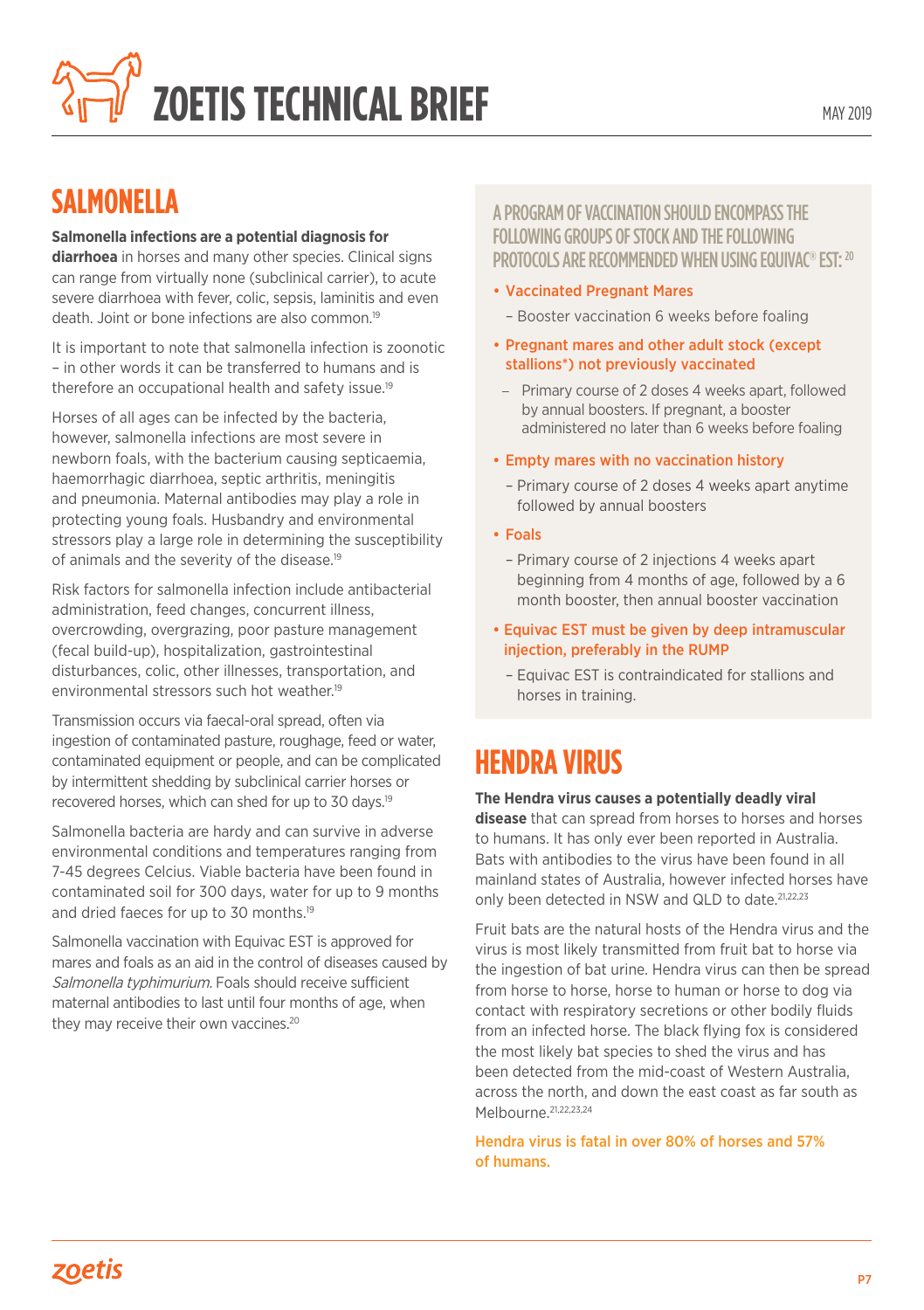

There is no treatment for horses infected with Hendra virus – however there is a post exposure therapy of monoclonal antibodies available for humans– this has been administered to 12 horse owners and 1 veterinarian since becoming available in 2009.<sup>23</sup>

Hendra virus represents a significant work, health and safety issue for any workplace, and as such all horse facilities should have a policy in place around the Hendra virus. Some states (eg QLD and NSW) also have Biosecurity Acts which place significant potential liability on stock owners relating to adequate control of some endemic and exotic diseases.<sup>23</sup>

The major diagnostic challenge with the disease, is that the clinical signs are indistinguishable from other more common equine illnesses, especially in the early stages of infection. A recent review of Hendra virus infections revealed that the most frequently reported clinical signs are lethargy or depression, fever, ataxia (incoordination) and loss of appetite. The only way to accurately diagnose infection is to perform an exclusion test, which may take a few hours or up to 5 days, depending on geographical proximity to the testing laboratory.21,25

The human and economic risk of Hendra virus infection has meant that many equine vet hospitals in NSW and QLD have strict policies where they will not admit a sick unvaccinated horse until a negative exclusion test is provided. Sadly, this means that horses may die or clinically deteriorate while waiting for the result.<sup>25</sup>

It is therefore recommended that owners of any horse within a Hendra endemic area, or any horse travelling to a Hendra endemic area (NSW and QLD) have a plan in relation to the virus. Such plans should consider the following:

- Which veterinarian they will utilise for an unwell horse?
- Any policy this vet may have in relation to the virus
- Will the horse potentially need to be referred to a different hospital?, and therefore the policies of the referral hospital.
- Will the horse survive any delay in treatment while waiting for exclusion result?
- What are the implications on insurance if the horse dies or clinically deteriorates while waiting for treatment?
- What are the implications if human exposure also occurs?

The above questions should be considered prior to travelling any horse for breeding, sale, race, training, spelling or competition, as different geographic locations and different businesses will have different policies.

It should be noted that Hendra virus infection is a notifiable disease – and if a horse tests positive to the virus the state government authorities will take control of the case. This could be DPI, LLS or other Departments. The property may be quarantined, with restricted movement of horses on or off the facility. 26

A vaccine against Hendra virus is available. The vaccine helps protect both horses and humans, and often facilitates immediate and comprehensive treatment of sick horses by veterinary professionals, both in the field and in hospital.23,25

A register of Hendra vaccinations is kept, in order that vets, owners and other interested parties can easily assess the vaccination status of the horse. Horses receiving Equivac HeV require a microchip in order for doses to be recorded on the registry.<sup>23</sup>

•A PROGRAM OF VACCINATION SHOULD ENCOMPASS THE FOLLOWING GROUPS OF STOCK AND THE FOLLOWING PROTOCOLS ARE RECOMENDED WHEN USING EQUIVAC EQUIVAC® HeV:

- Primary course from 4 months of age
	- 2 doses between 3 and 6 weeks apart, followed by a booster dose in 6 months and further boosters every 12 months.
- Foals born to vaccinated mares should commence vaccination at 6 months of age
- All doses must be entered by the vaccinating veterinarian into the hendra registry and are visible to horse owners at www.health4horses.com.au
- Pregnant mares should not be vaccinated in the first 45 days of pregnancy, or in the last 2 weeks prior to foaling
- Boosters must be given within 5 weeks of the due date to maintain protected status in Zoetis Hendra Vaccine Registry

To maintain protected status in the Zoetis Hendra Vaccine Registry, horses that have undergone a 2 dose primary course but have not received a booster within 5 weeks of the due date and are less than 6 months overdue will be re-protected with a single dose, followed by annual boosters.28

Horses that have undergone a 2 dose primary course but have not received a booster within 5 weeks of the due date and are more than 6 months overdue will need to undergo another primary course of 2 doses administered between 3 and 6 weeks apart, followed by annual boosters.<sup>28</sup>